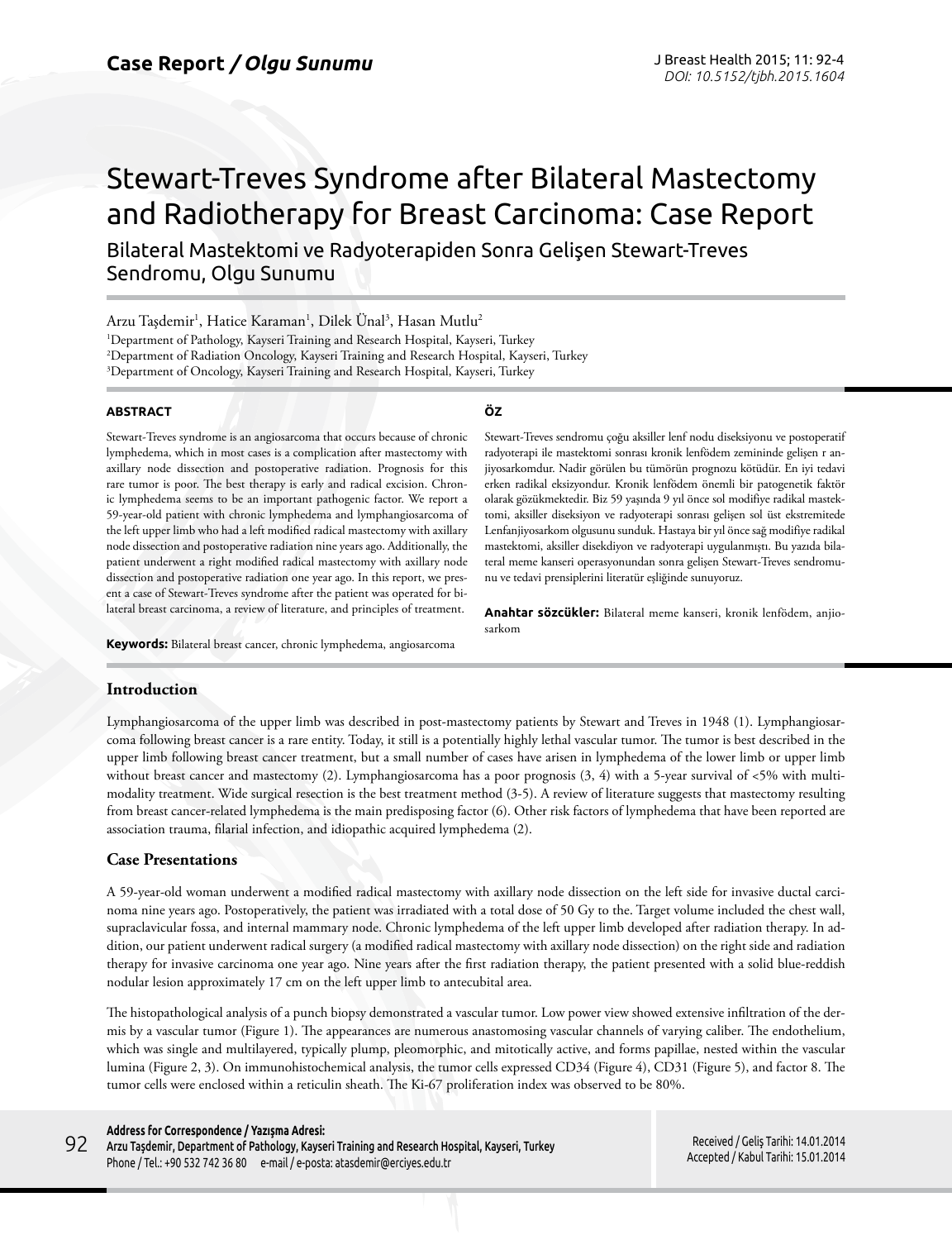

**Figure 1**. Extensive infiltration of the dermis by a vascular tumor; 10×HE



We considered a palliative chemotherapy regimen using a combination of etoposide and ifosfamide. The patient did not have any significant chemotherapy complication. Lesions decreased by 80% after chemotherapy.

## **Discussion and Conclusions**

Stewart-Treves syndrome (STS) was originally described as a lymphangiosarcoma of the upper extremity occurring many years after radical mastectomy for breast cancer (1). Currently, there are two million breast cancer survivors in the United States alone, and 20% of them suffer from breast cancer-related lymphedema (7).

Lymphedema-associated angiosarcoma classically arises on the arms of elderly females who have undergone radiotherapy many years previously (STS). It may also develop in other forms of iatrogenic lymphedema, congenital lymphedema, and very rarely in lymphangiomatous malformation and in association with elephantiasis (8).

Typically, the tumor presents in women who have a severe longstanding lymphedema of the arm following breast surgery (1, 2). In most



**Figure 3**. The endothelium that was typically plump and pleomorphic; 40×HE



**Figure 2**. The endothelium that was single and multilayered; 20×HE **Figure 4**. On immunohistochemical analysis, the tumor cells expressed CD34; 20×HE

cases, lymphedema is present for approximately 10 years before the tumor arises, usually in the inner portion of the upper arm. Radiotherapy can usually be excluded as an etiologic factor because the sarcoma nearly always develops beyond the areas of chronic radiodermatitis. Our patient had a bilateral modified radical mastectomy with axillary node dissection and postoperative radiation ten years ago and right modified radical mastectomy with axillary node dissection and postoperative radiation one year ago.

Lymphedema-induced angiosarcomas have also been described in men (9) and in a lower extremity (10). We report a 59-year- old woman with STS of the upper limb.

A skin biopsy of the lesion showed irregular anastomosing vascular channels lined by endothelial cells with different degrees of atypia and mitotic activity alternating with areas of closely spaced cells with a high mitotic index and spindle-like morphology. Immunohistochemical staining for CD31, CD34, F8, and Ki67 are helpful for the establishment of the diagnosis of lymphangiosarcoma. In our case, the tumor was in the form of numerous anastomosing vascular channels 93